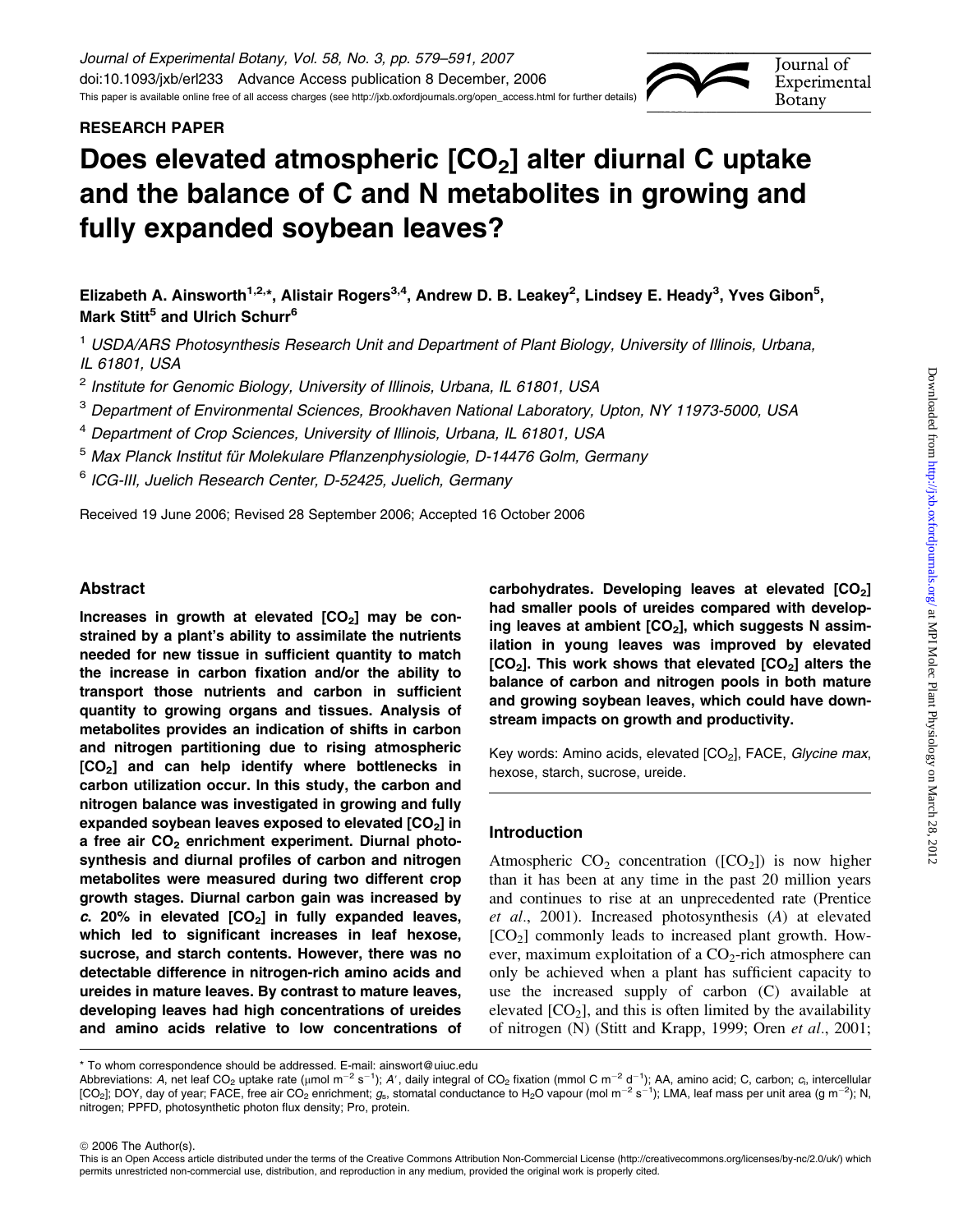Hungate et al., 2003; Luo et al., 2004). Investigation of this mechanism has mainly been conducted in mature (fully expanded) leaves (Matt et al., 2001; Ellsworth et al., 2004). However, the stimulation of productivity by elevated  $[CO<sub>2</sub>]$  will depend on the metabolic status of growing tissue. Growing leaves are particularly important since greater growth at elevated  $[CO_2]$  will lead to a larger leaf area and possibly compound gains in productivity. In addition to its agronomic importance, soybean (Glycine max L. Merr.) is an interesting species to investigate in elevated  $[CO<sub>2</sub>]$  because it has an association with N-fixing bacteria (Rhizobiaceae) that increases N availability to the plant. Soybean has both a large sink capacity (Walsh et al., 1987) and the ability to match its N supply to C supply at elevated  $[CO_2]$  (Rogers *et al.*, 2006). Therefore, indeterminate soybeans are expected to escape the limitation of sink capacity that other species experience at elevated  $[CO<sub>2</sub>]$ .

Determining the presence of an N limitation at elevated  $[CO<sub>2</sub>]$  is a challenge since many of the ecosystem-level parameters that might provide evidence of N limitation are not very sensitive, and many years or decades may be required to detect significant effects (Luo et al., 2004). Measurements of internal metabolite pools could provide a far more sensitive indicator, providing diagnostic metabolites can be identified that rise or fall in N-limited material. Understanding the source–sink balance of a plant is equally important since the regulatory role of carbohydrates is well known. Of particular relevance to elevated  $[CO<sub>2</sub>]$  is the role of carbohydrates in down-regulating photosynthetic capacity (Long et al., 2004; Rogers and Ainsworth, 2006). Therefore, there is increasing interest in determining whether metabolite pools can be used as a measure of metabolic states like the N or the C/N status of plants (Stitt and Krapp, 1999; Matt et al., 2001; Foyer et al., 2003; Kruse et al., 2003; Jeong et al., 2004). Metabolite profiles may give an indication of shifts in C and N partitioning due to rising atmospheric  $[CO<sub>2</sub>]$  and can help identify if bottlenecks in C utilization occur.

There is evidence that metabolite balance in growing leaves is impacted by growth at elevated  $[CO<sub>2</sub>]$  (Geiger et al., 1998; Matt et al., 2001). Nielsen and Stitt (2001) carried out a detailed analysis of fluxes in fully expanded and developing tobacco leaves. Whereas the former synthesize predominantly carbohydrates, the latter make small amounts of carbohydrate but large amounts of amino acids and also incorporate newly fixed  $CO<sub>2</sub>$  into protein and cell wall material. There have been very few reports of the balance of C and N metabolites in growing (sink) leaves exposed to elevated  $[CO_2]$ , particularly under field conditions. Data are emerging that correlate changes in leaf growth at elevated  $[CO_2]$  with altered metabolite pool sizes. Taylor et al. (2003) elegantly showed that the pattern of leaf expansion was altered in  $Populus \times euramericana$ leaves exposed to elevated  $[CO<sub>2</sub>]$  in the field, and hypothesized that C status of the leaf plays an important regulatory role. Walter et al. (2005) similarly showed that diel expansion patterns were perturbed by elevated  $[CO<sub>2</sub>]$ in Populus deltoides; in this system, a transient decrease in glucose pools accompanied altered leaf expansion patterns (Walter et al., 2005). In young tobacco leaves, biosynthesis and growth dominated metabolism, whereas in mature leaves, assimilation and export dominated (Masclaux *et al.*, 2000). Growing leaves therefore have a higher demand for C relative to N compared with mature leaves because protein synthesis requires more C per N than protein export (Foyer and Noctor, 2002). If C export is increased in elevated  $[CO<sub>2</sub>]$  in mature leaves, then the limitation of biosynthesis by C supply may be alleviated in growing leaves.

In this study, leaf C and N metabolite content in fully expanded and growing soybean leaves exposed to elevated  $[CO_2]$  were investigated using free air  $CO_2$ enrichment (FACE). These experiments were conducted twice during the growing season to assess further how the developmental stage of the crop altered C and N metabolic profiles. The aim of the present study was to identify metabolic imbalance which might constrain soybean exploitation of a future high- $CO<sub>2</sub>$  environment, by measuring C and N availability in source and sink soybean leaves grown under elevated  $[CO<sub>2</sub>]$  in the field. Diurnal courses of gas exchange of young and mature leaves were measured to investigate changes in C flux under elevated  $[CO_2]$ . Leaf carbohydrate and amino acid pools were measured throughout the diurnal course to investigate if elevated  $[CO<sub>2</sub>]$  altered the carbohydrate and amino acid profiles in developing and mature leaves. Previous work at this site suggested that mature leaves would have a higher carbohydrate content, but that the N-fixing ability of soybean would not result in dilution of N metabolites in the leaves (Rogers et al., 2006).

## Materials and methods

## Experimental site

Soybeans cv. 93B15 (Pioneer Hi-Bred) were grown under ambient and elevated  $[CO<sub>2</sub>]$  at the SoyFACE facility, located in Champaign, IL, USA  $(40°02'$  N,  $88°14'$  W, 228 m asl). The field was planted on 28 May 2004. Measurements were made on 7–8 July 2004 [day of year (DOY) 189] when the crop was in the vegetative 6 (V6) growth phase and on 11–12 August 2004 (DOY 223) when the crop was in the reproductive 5 (R5) growth phase. The SoyFACE experimental design was a randomized complete block design with four blocks. Each block contained two 20-m-diameter octagonal plots, one at current ambient  $[CO_2]$  (c. 375 µmol mol<sup>-1</sup>) and one fumigated from sunrise to sunset to an elevated target  $[CO<sub>2</sub>]$  of 550  $\mu$ mol mol<sup>-1</sup>, using the FACE design of Miglietta et al. (2001). In 2004, the actual elevated  $[CO<sub>2</sub>]$  averaged across the growing season was 550  $\mu$ mol mol<sup>-1</sup> and 1 min averages of  $[CO<sub>2</sub>]$  in the fumigated plots were within  $\pm 20\%$  of the target 93% of the time (T Mies, personal communication). The SoyFACE experimental facility is described in detail elsewhere (Ort *et al.*, 2006).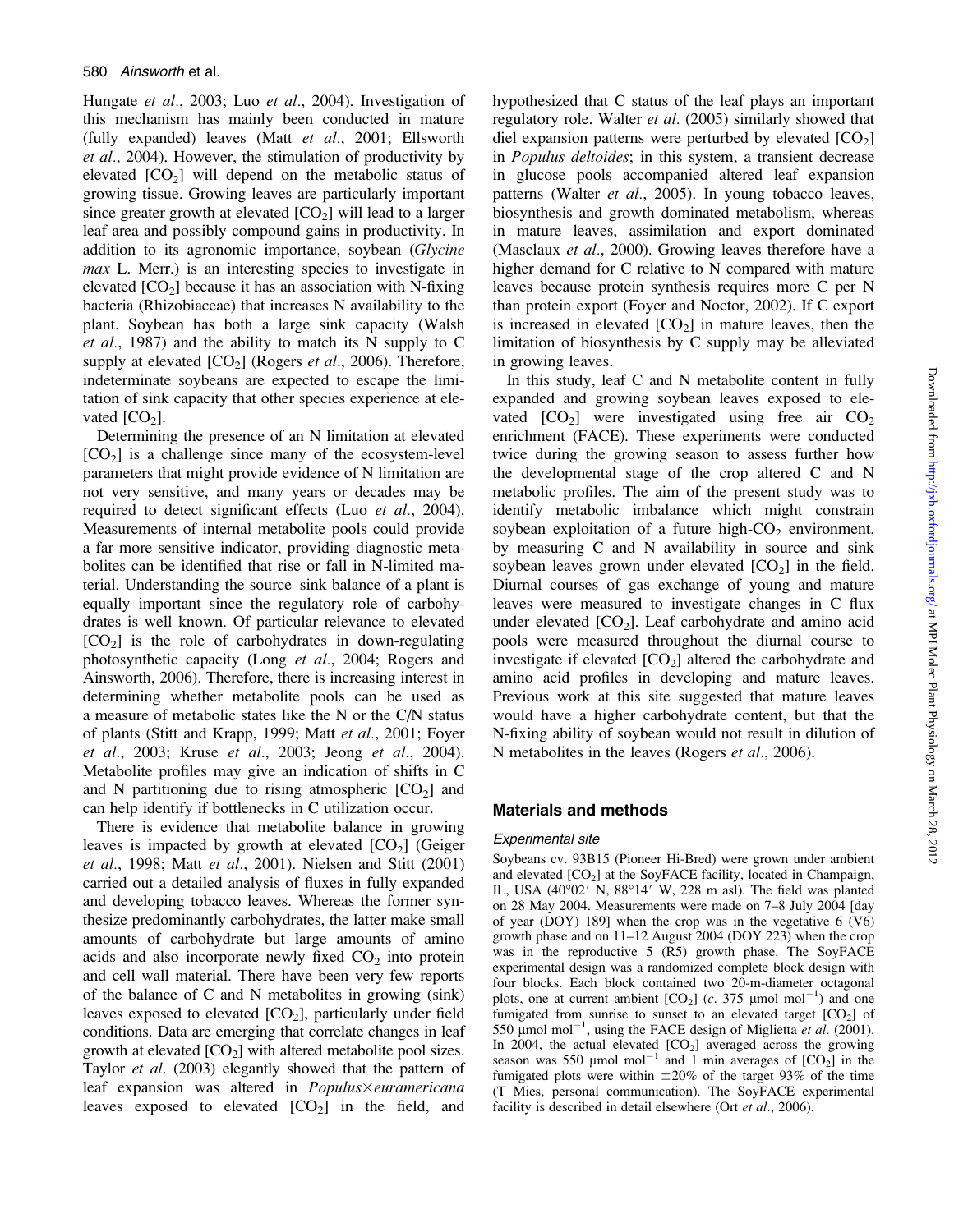The diurnal course of gas exchange of young (4–5 cm long) and the most recently fully expanded (10–13 cm long) middle leaflets was measured from dawn to dusk on 7 July and 11 August 2004. Both the young and mature leaves were located at the top of the soybean canopy on both sampling dates, and therefore were not shaded. Four portable, open gas exchange systems (Li-Cor 6400; Li-Cor, Lincoln, NE, USA) were used simultaneously at intervals of  $c$ . 2 h from early morning to sunset. Three plants were measured in each plot at each time interval. Measurements of gas exchange parameters on all plants were made at growth  $[CO<sub>2</sub>]$  and at ambient air temperature and photosynthetic photon flux density (PPFD). The gas exchange systems were rotated between blocks, and started in different  $[CO<sub>2</sub>]$  treatments at each time point to ensure that measurements were not biased by differences in microclimate over time or by different gas exchange systems (Leakey et al., 2004; Rogers *et al.*, 2004). For the overall comparison of A and  $g_s$ between trifoliates and  $[CO<sub>2</sub>]$  treatments over the diurnal period, a mixed model was fitted to repeated measures in time. Each day was analysed independently, and leaf age and  $[CO<sub>2</sub>]$  were considered fixed effects, while block was a random effect. Statistics were performed on plot means using the MIXED procedure of SAS (SAS Institute, Cary, NC, USA). The total daily  $CO<sub>2</sub>$  uptake  $(A')$ was calculated by integrating under the area of the diurnal curve of photosynthesis.

Leaf  $CO<sub>2</sub>$  assimilation rate (A) was determined in response to changes in the intercellular  $[CO_2]$  (c<sub>i</sub>) for developing and fully expanded leaves in June and July 2006, using a portable infrared gas exchange system (LI-6400). Leaves were sampled predawn and kept at low light prior to measurement in order to avoid transient decreases in water potential, decreases in chloroplast inorganic phosphate concentration, or decreases in maximum photosystem II efficiency (Bernacchi et al., 2005). Photosynthesis was initially induced at growth  $[CO_2]$ , then the  $[CO_2]$  entering the chamber was reduced stepwise to a lower concentration of 50 µmol mol<sup>-1</sup>, and then increased stepwise to an upper concentration of  $1000 \mu$ mol  $mol^{-1}$ . Leaf temperature was maintained at 25 °C and PPFD was 1250 µmol  $m^{-2}$  s<sup>-1</sup>. Photosynthetic parameters were calculated by fitting the equations of Farquhar et al. (1980) and by maximum likelihood regression (Sigmaplot, Jandel Scientific, Erkrath, Germany).

#### Leaf metabolite measurements

Directly after making photosynthetic measurements in the field, three leaf discs from each plot and each developmental stage were sampled for biochemical analysis. Samples for leaf carbohydrates were taken at four time points: predawn, approximately solar noon, dusk, and the following dawn. Samples for total soluble protein and total amino acids were taken at midday. Each disc  $(c. 1.8 \text{ cm}^2)$ was removed from the middle leaflet while avoiding the midrib, wrapped in foil, plunged immediately into liquid N and stored at  $-80$  °C until analysis. Five discs per plot were also sampled at midday for ureide content and C and N elemental content. These samples were dried to a constant mass prior to analysis.

Foliar contents of carbohydrates, protein, and amino acids were extracted from ground leaf tissue in 80% (v/v), buffered (2 mM HEPES, pH 7.8) ethanol at 80  $^{\circ}$ C. Four 20 min incubations were needed to recover the soluble metabolites. Glucose, fructose, and sucrose were determined using a continuous enzymatic substrate assay (Jones et al., 1977). For protein and starch determination, pellets of the ethanol extraction were solubilized by heating to 95 °C in 0.1 M NaOH. Protein content was determined using a commercial kit (a protein assay kit; Pierce, IL, USA) with BSA as a standard. The NaOH solution was then acidified to pH 4.9 and starch content was determined from glucose equivalents

(Rogers et al., 2004). Total amino acid contents were determined using a fluorogenic-based microplate assay (Bantan-Polak et al., 2001). Individual amino acids were measured from ethanol/water extracts using high performance liquid chromatography as in Geigenberger et al. (1996). Leaf N and C content were determined by dry combustion with an elemental analyser (PE 2400 Series II CHN analyser; Perkin Elmer, CT, USA) and ureide content was assayed using a colorimetric assay (Vadez and Sinclair, 2000). For the comparison of metabolites, a repeated-measures mixed model ANOVA was performed with trifoliate and  $[CO<sub>2</sub>]$  considered as fixed effects and block as a random effect.

#### **Results**

Elevated  $[CO<sub>2</sub>]$  increased *in situ* rates of photosynthesis when measured in the field in fully expanded leaves (Fig. 1a, b), despite decreased stomatal conductance (Fig. 1c, d; Table 1). The daily integral of carbon uptake  $(A')$  was 24% higher in mature leaves grown under elevated  $[CO<sub>2</sub>]$ on DOY 189 and 16% higher on DOY 223 (Fig. 2). However, a significant stimulation of diurnal C uptake in developing leaves was not detected on either day of measurement during vegetative growth (DOY 189) or reproductive growth (DOY 223) (Figs 1a, b, 2; Table 1). Stomatal conductance was significantly lower in young leaves grown at elevated  $[CO_2]$ , and intercellular  $[CO_2]$ was 12–15% higher in developing leaves compared with fully expanded leaves in both ambient and elevated  $[CO<sub>2</sub>]$ (Fig. 1e, f). The  $A/c<sub>i</sub>$  response curves (Fig. 3) showed that fully expanded leaves had higher photosynthetic capacity than developing leaves, but there was no effect of  $[CO<sub>2</sub>]$ treatment on the shape of the  $A/c<sub>i</sub>$  response curve.

Elevated  $[CO<sub>2</sub>]$  increased leaf carbohydrate contents in fully expanded leaves, but not in developing leaves (Fig. 4). Leaf hexose, sucrose, and starch contents were all significantly increased by growth at elevated  $[CO<sub>2</sub>]$  in fully expanded leaves over the diel cycle during the first time point (Fig. 4; Table 1). There was a clear diel pattern of carbohydrate accumulation during the day and use at night on DOY 189; however, the pattern was not clear on DOY 223, when sucrose and starch accumulated in the leaves, particularly in mature, elevated  $[CO<sub>2</sub>]$ -grown leaves (Fig. 4).

Developing leaves had significantly lower leaf mass per unit area (LMA) than fully expanded soybean leaves (Fig. 5a, b), and were in the exponential phase of expansion in both ambient and elevated  $[CO<sub>2</sub>]$  (data not shown). Elemental analysis of leaf C and N revealed that developing leaves had the same N content as fully expanded leaves early in the growing season (Fig. 5c) and slightly lower N content later in the growing season (Fig. 5d), when measured on an area basis. However, during both time points, developing leaves had lower C:N ratios (Fig. 5e, f) than fully expanded leaves in both ambient and elevated  $[CO<sub>2</sub>]$ . As expected from the photosynthesis measurements, total chlorophyll content was significantly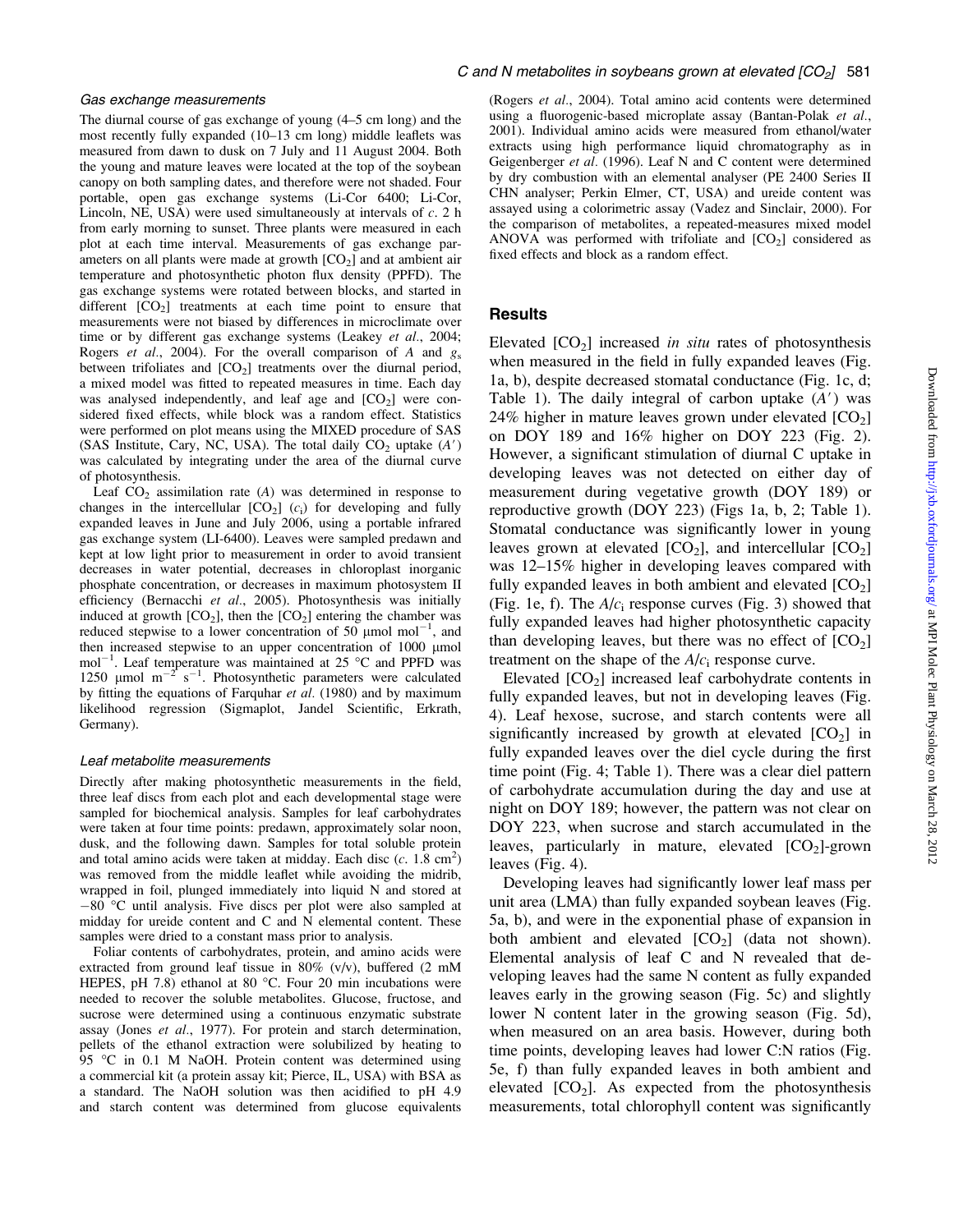

Fig. 1. Diurnal course of photosynthesis (A; a, b), stomatal conductance  $(g_S; c, d)$  and intercellular [CO<sub>2</sub>] (c<sub>i</sub>; e, f) on 7 July 2004 (DOY 189) and 11 August 2004 (DOY 223) in fully expanded (circles) and developing (triangles) soybeans exposed to ambient [CO<sub>2</sub>] (open symbols) and elevated  $[CO<sub>2</sub>]$  (closed symbols). Diurnal courses of photosynthesis (A) and stomatal conductance  $(g<sub>s</sub>)$  were measured in situ at growth  $[CO<sub>2</sub>]$ , and at ambient light and temperature  $(g, h)$  conditions. Data are least square means  $\pm 1$  standard error of the difference of means. The results of the statistical analysis of A and  $g_s$  are shown in Table 1. Significant differences between elevated and ambient means in fully expanded leaves within time points are marked with asterisks:  $*P < 0.05$ ;  $*P < 0.01$ .

lower in developing leaves (Fig. 5g, h). Total protein content was not affected by  $[CO<sub>2</sub>]$  treatment or developmental stage on DOY 189 (Fig. 5i), but was significantly lower in developing leaves on DOY 223 (Fig. 5j). Free amino acid content was higher in developing leaves compared with fully expanded leaves (Table 2; Fig. 5k, l), and was significantly higher in young developing leaves grown at elevated  $[CO_2]$  on DOY 189 (Table 2; Fig. 5k). Ureide levels, measured as allantoin, were significantly and markedly higher in developing leaves on both days (Fig. 6). There was no effect of elevated  $[CO<sub>2</sub>]$  on ureide levels in fully expanded leaves but, in developing leaves, elevated  $[CO<sub>2</sub>]$  resulted in a significant reduction in ureide content (Fig. 6).

Individual amino acids were measured over the course of the day on DOY 223. Elevated  $[CO<sub>2</sub>]$  did not significantly affect amino acid content (Table 3; Figs 7– 9). Individual amino acid content was highly dependent upon the developmental stage of the leaf. Glu (Fig. 7a), Gln (Fig. 7b), Gly (Fig. 8a), Asn (Fig. 9a), and Ala (Fig. 9c) were all higher in developing leaves than fully expanded leaves (Table 3). The content of most amino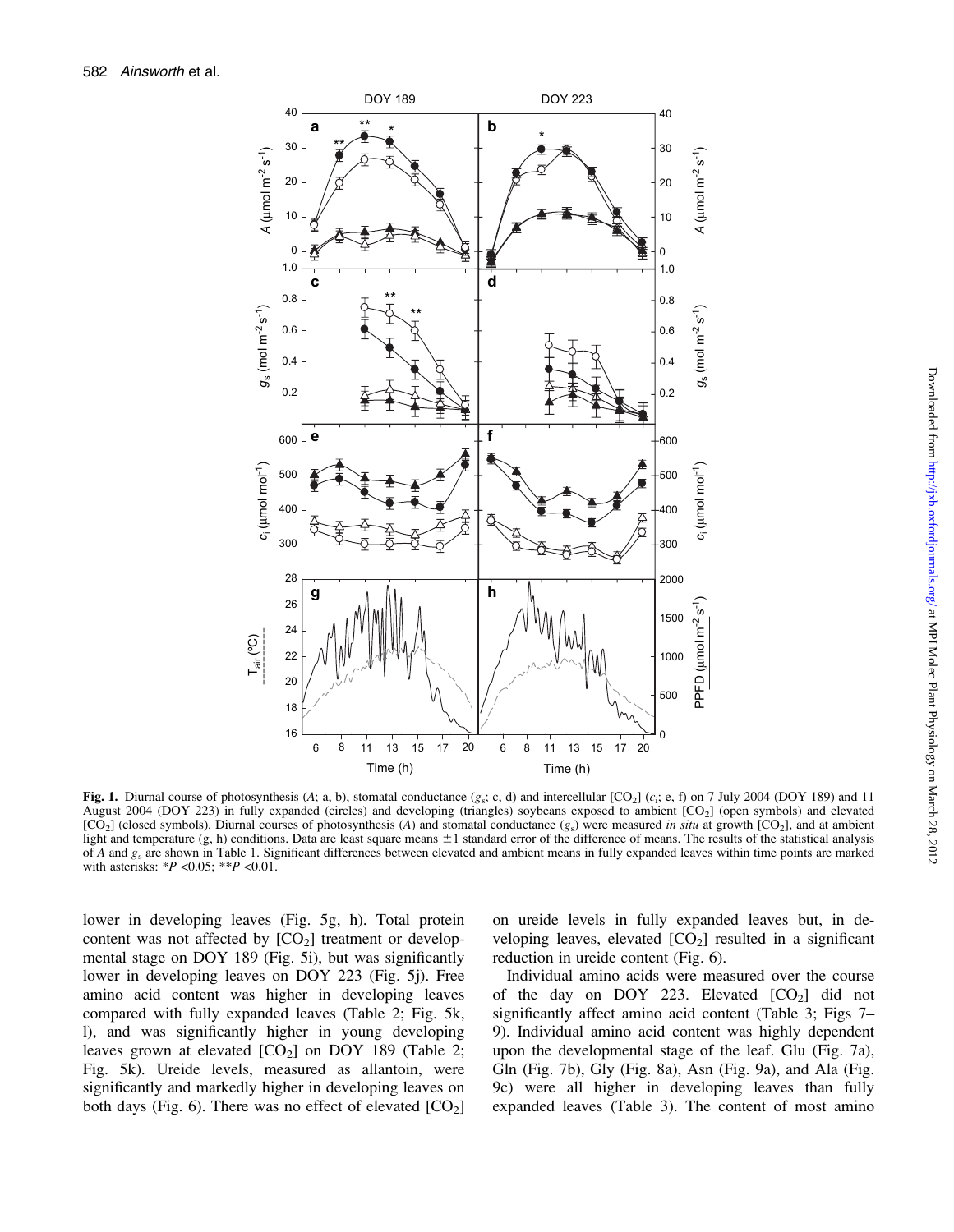**Table 1.** Statistical analysis of diurnal photosynthesis (A), stomatal conductance ( $g_s$ ), intercellular  $[CO_2]$  (c<sub>i</sub>), leaf hexose, sucrose, and starch content

A mixed model was fitted to repeated measures in time for overall comparisons, with  $[CO_2]$  treatment  $([CO_2])$  and leaf developmental age (Age) considered fixed effects, and time a repeated measure. Each day was analysed independently. Significant results  $(F, P)$  from the ANOVA are shown in bold.

|                                | A                       | $g_s$                | $c_i$               | Hexose             | Sucrose           | Starch               |
|--------------------------------|-------------------------|----------------------|---------------------|--------------------|-------------------|----------------------|
| <b>DOY 189</b>                 |                         |                      |                     |                    |                   |                      |
| [CO <sub>2</sub> ]             | 17.17, <sub>0.001</sub> | 6.62, 0.012          | 553.94, < 0.001     | 22.26, 0.003       | 8.43, 0.062       | 21.20, 0.019         |
| Age                            | 598.97. < 0.001         | $137.21 \cdot 0.001$ | $51.93 \, < 0.001$  | $15.18 \, < 0.001$ | 142.21. < 0.001   | $282.41 \cdot 0.001$ |
| $[CO2] \times Age$             | 3.87, 0.053             | 1.82, 0.181          | 0.67, 0.416         | 11.40, 0.002       | 7.23, 0.010       | 13.61< 0.001         |
| Time                           | $63.54 \, 0.001$        | 68.84, <0.001        | $10.43 \, < 0.001$  | 8.83, <0.001       | 8.51, <0.001      | 24.63, <0.001        |
| $[CO2] \times Time$            | 1.37, 0.235             | 1.86, 0.099          | 1.91.0.089          | 0.24, 0.865        | 0.33, 0.802       | 1.83, 0.156          |
| $[CO2] \times Age \times Time$ | 12.99 < 0.001           | 7.78. < 0.001        | 0.68, 0.763         | 0.40, 0.878        | 2.42, 0.043       | 2.40, 0.044          |
| <b>DOY 223</b>                 |                         |                      |                     |                    |                   |                      |
| [CO <sub>2</sub> ]             | 6.22, 0.015             | 0.78, 0.411          | 597.02. < 0.001     | 15.19 < 0.001      | 0.94, 0.369       | 17.01. < 0.001       |
| Age                            | $340.46 \, < 0.001$     | 14.58. < 0.001       | $43.35 \, < 0.001$  | 0.03, 0.869        | 291.84 < 0.001    | 253.05. < 0.001      |
| $[CO2] \times Age$             | 5.16, 0.026             | 2.95, 0.090          | 6.03.0.016          | 5.52, 0.023        | 0.64, 0.430       | 20.27 < 0.001        |
| Time                           | 154.79 <sub>0.001</sub> | $32.08 \, < 0.001$   | $68.49 \cdot 0.001$ | 2.64, 0.060        | $7.60 \, < 0.001$ | 41.73. < 0.001       |
| $[CO2] \times Time$            | 0.32, 0.924             | 1.54, 0.175          | 4.62, <0.001        | 3.25, 0.030        | 3.75, 0.018       | 0.34, 0.798          |
| $[CO2] \times Age \times Time$ | 11.95. 0.001            | 1.61, 0.107          | 1.18, 0.315         | 2.66, 0.026        | 6.49, <0.001      | 4.70. < 0.001        |



Fig. 2. Daily integral of net  $CO<sub>2</sub>$  assimilation on (a) DOY 189 and (b) DOY 223. On both days, there was a significant interaction between  $CO<sub>2</sub>$  and leaf age ( $P < 0.05$ ). Significant differences between elevated and ambient means in fully expanded leaves within time points are marked with letters  $(P \le 0.05)$ .

acids also varied over the course of the day, with midday content highest for Glu (Fig. 7a), Gln (Fig. 7b), Ser (Fig. 8b), and Ala (Fig. 9c). The ratio of Glu:Gln was highest for fully expanded leaves exposed to elevated  $[CO<sub>2</sub>]$ , and



Fig. 3. Representative  $A/c<sub>i</sub>$  responses of fully expanded (circles) and developing (triangles) soybeans exposed to ambient [CO<sub>2</sub>] (open symbols) and elevated  $[CO_2]$  (closed symbols).  $V_{c,max}$  was estimated from points below the inflexion and  $J_{\text{max}}$  was estimated from points above the inflexion.

more than three times higher in fully expanded leaves compared with young leaves (Fig. 7c). When averaged across leaf ages, the ratio of Gly:Ser was lower for plants grown in elevated  $[CO_2]$  compared with ambient  $[CO_2]$ (Fig. 8c).

## **Discussion**

An increase in atmospheric  $[CO<sub>2</sub>]$  to levels predicted for 2050 caused changes in C flux and C and N metabolites in fully expanded and developing soybean leaves. Elevated  $[CO<sub>2</sub>]$  increased photosynthesis in fully expanded soybean leaves, and decreased stomatal conductance in leaves of both ages (Fig. 1). Carbohydrate content was high in fully expanded leaves and significantly increased by elevated  $[CO<sub>2</sub>]$ , while in developing leaves carbohydrate content was low and unaffected by  $[CO<sub>2</sub>]$  (Fig. 3). By contrast,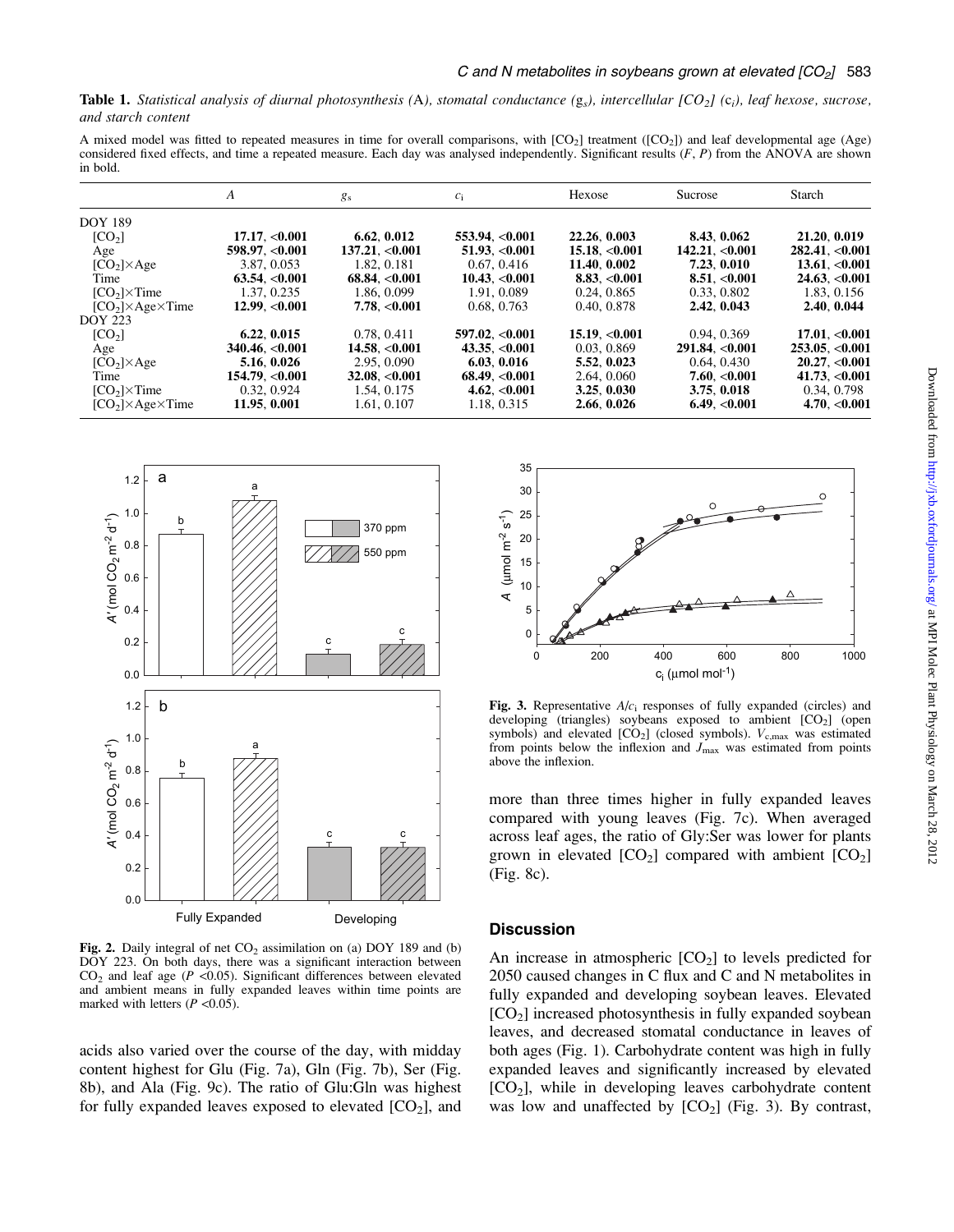

Fig. 4. Hexose, sucrose, and starch content of developing and fully expanded soybean leaves exposed to ambient and elevated  $[CO<sub>2</sub>]$ . Results of the statistical analysis of hexose, sucrose, and starch content are shown in Table 1. Symbols and error bars are as described for Fig. 1. Significant differences between elevated and ambient means in fully expanded leaves within time points are marked with asterisks: \*P <0.05; \*\*P <0.01; \*\*\* $P < 0.001$ .

amino acid content was low and unaffected by  $[CO<sub>2</sub>]$  in fully expanded leaves, while amino acid content in developing leaves was high (Figs 4, 6–8). Ureide content was also lower in fully expanded leaves than in developing leaves, and was significantly reduced by elevated  $[CO<sub>2</sub>]$  in developing leaves (Fig. 5). These general changes were not affected by the developmental stage of the crop, nor was leaf area index significantly increased at elevated  $[CO<sub>2</sub>]$  at any point during the 2004 growing season (O Dermody, personal communication). The variation that did occur between the dates of sampling was consistent with previously observed developmental patterns (e.g. ureide content from Rogers *et al.*, 2006) and the effects of general variability in growth conditions (e.g. photosynthesis in Bernacchi et al., 2006).

#### Responses of mature leaves to elevated  $[CO<sub>2</sub>]$

The response of fully expanded soybean leaves to elevated  $[CO<sub>2</sub>]$  resembled that observed in earlier studies (Rogers et al., 2004, 2006). Photosynthesis in mature leaves was very similar at both time points, despite different rates of stomatal conductance (Fig. 1). This can be explained by variation in carboxylation efficiency, which has been demonstrated to vary by up to 20% over the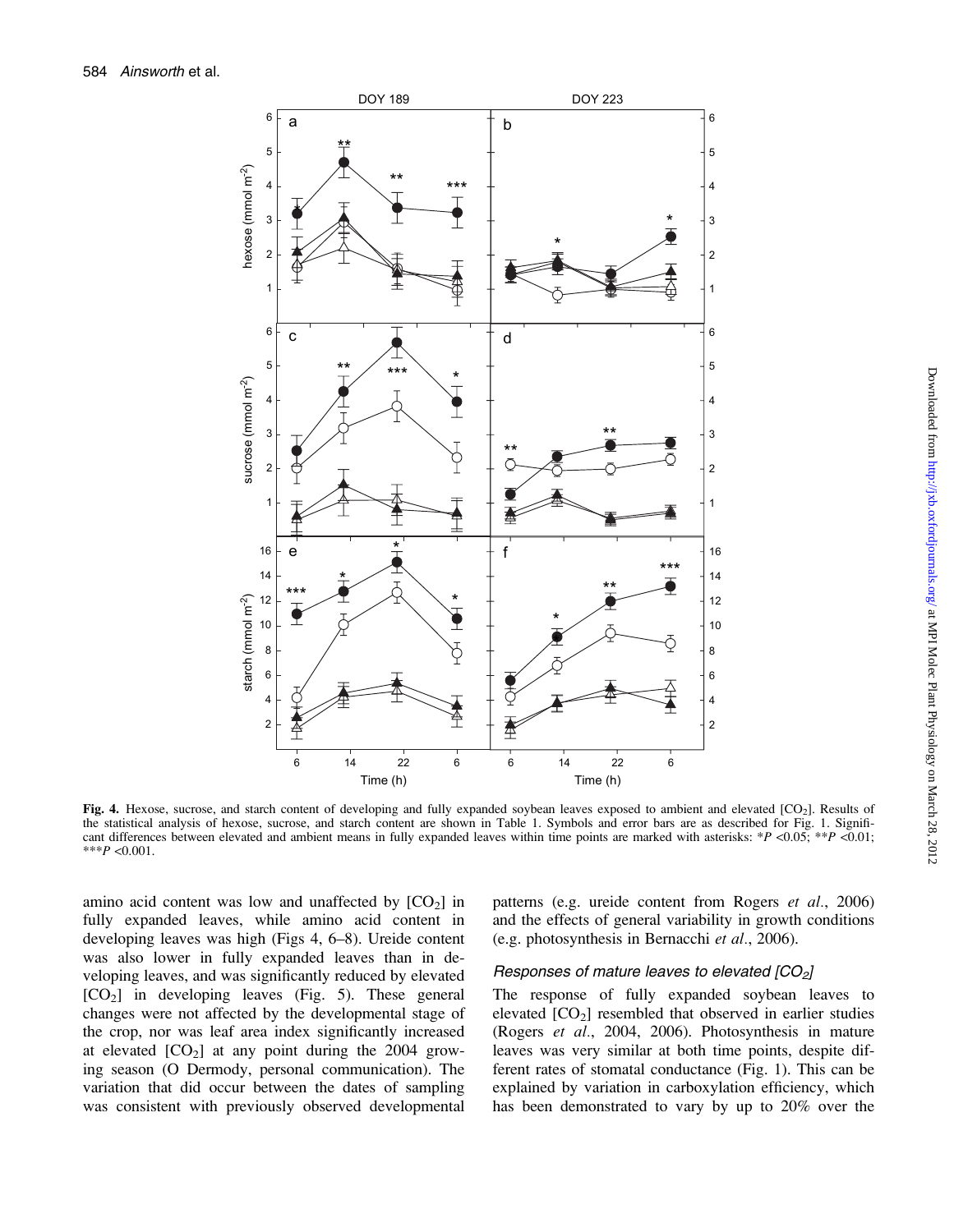

Fig. 5. Mean specific leaf weight (SLW) leaf N, leaf C:N, total chlorophyll (Chl), protein (Pro), and amino acid (AA) content of growing (grey columns) and fully expanded (white columns) soybeans exposed to ambient  $[CO<sub>2</sub>]$  (open columns) and elevated  $[CO<sub>2</sub>]$  (hatched columns). Error bars show the standard error of the least squared mean. Significant differences between means  $(P \lt 0.05)$  within a time point are indicated with letters.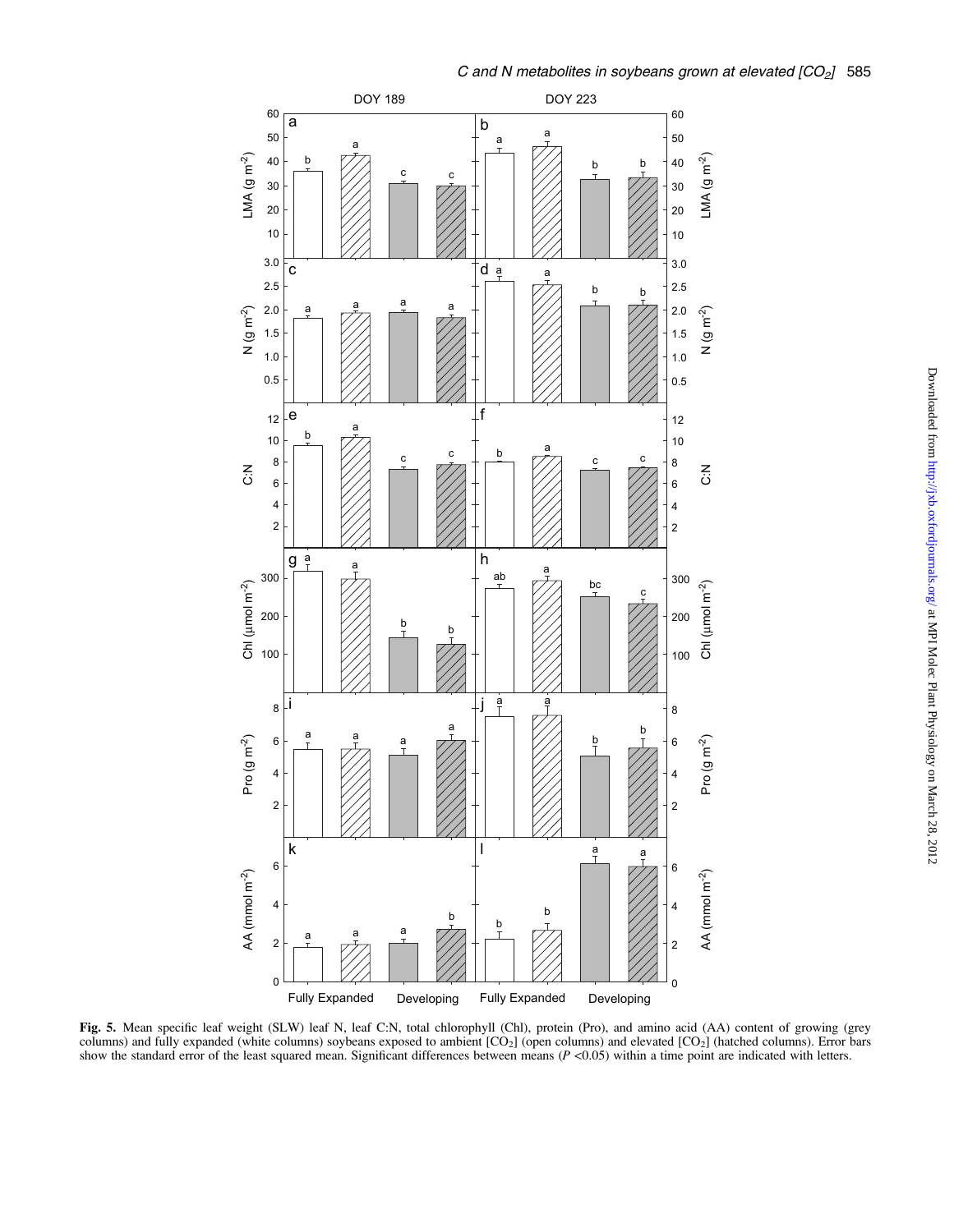Table 2. Statistical analysis  $(F, P)$  of leaf N, C, the C:N ratio, total leaf chlorophyll content, protein, amino acid content, and allantoin content shown in Figs 4 and 5

A mixed model was fitted for overall comparisons, with  $[CO_2]$  treatment  $([CO_2])$  and leaf developmental age (Age) considered fixed effects. Each day was analysed independently. Significant results from the ANOVA ( $P$  <0.05) are shown in bold.

|             | <b>DOY 189</b>     |                   |                    | <b>DOY 223</b>     |                         |                    |  |
|-------------|--------------------|-------------------|--------------------|--------------------|-------------------------|--------------------|--|
|             | [CO <sub>2</sub> ] | Age               | $[CO2] \times Age$ | [CO <sub>2</sub> ] | Age                     | $[CO2] \times Age$ |  |
| <b>SLW</b>  | 6.00, 0.05         | 124.6, <0.001     | 20.06, 0.004       | 0.44, 0.53         | 80.02. <sub>0.001</sub> | 0.55, 0.49         |  |
| N           | 0.02, 0.90         | 0.09, 0.77        | 6.01, 0.03         | 0.11, 0.76         | $57.28 \, < 0.001$      | 0.58, 0.48         |  |
| C: N        | 7.62, 0.06         | $454.0 \le 0.001$ | 2.87, 0.14         | 16.51, 0.003       | 88.75. <sub>0.001</sub> | 3.79, 0.08         |  |
| Chlorophyll | 1.80.0.21          | 154.4, <0.001     | 0.02, 0.90         | 0.00, 0.96         | 14.11, 0.003            | 2.95, 0.11         |  |
| Protein     | 0.94, 0.37         | 0.09, 0.77        | 2.52, 0.16         | 0.32, 0.59         | 19.12, 0.002            | 0.17, 0.69         |  |
| Amino acid  | 4.42, 0.13         | 9.56, 0.02        | 3.32, 0.12         | 0.17, 0.69         | 100.7. < 0.001          | 0.72, 0.42         |  |
| Allantoin   | 6.27.0.03          | 19.01, <0.001     | 4.20, 0.06         | 6.10, 0.04         | 45.31, <0.001           | 9.38, 0.01         |  |



Fig. 6. Midday content of allantoin measured on (a) DOY 189 and (b)  $\overline{DOY}$  223 for plants grown at ambient  $[CO<sub>2</sub>]$  (open columns) and elevated  $[CO<sub>2</sub>]$  (hatched columns), as in Fig. 2. On both days, there was a significant interaction between  $CO<sub>2</sub>$  and leaf age ( $P < 0.1$ ). Allantoin content was not affected by elevated  $[CO<sub>2</sub>]$  in fully expanded leaves, but was significantly lower in developing leaves exposed to elevated [CO<sub>2</sub>]. Significant differences between elevated and ambient means in developing leaves within time points are marked with letters  $(P \le 0.05)$ .

course of the growing season in field-grown soybean (Bernacchi et al., 2005). Based on the instantaneous increase in  $[CO_2]$  from 380 to 550  $\mu$ mol mol<sup>-1</sup>, an approximate 29% stimulation would be anticipated in photosynthesis in mature leaves (Fig. 3), which is consistent with the measured 22.5% and 24.9% differences in midday photosynthesis measured under field conditions

(Fig. 1). Total leaf C, hexoses, sucrose, and starch were significantly higher in fully expanded leaves grown at elevated  $[CO_2]$ , compared with fully expanded leaves grown at ambient  $[CO<sub>2</sub>]$  (Fig. 4), as has been commonly reported in crops exposed to elevated  $[CO<sub>2</sub>]$  (reviewed by Drake et al., 1997; Ainsworth et al., 2002; Ainsworth and Long, 2005). These physiological markers of leaf photosynthesis and carbohydrate status corresponded with increased above-ground productivity at elevated  $[CO<sub>2</sub>]$  in multiple years at this field site (Rogers et al., 2004, 2006; Morgan et al., 2005). The greater starch content and LMA at elevated  $[CO<sub>2</sub>]$  is also consistent with many previous studies in which greater starch content at elevated  $[CO<sub>2</sub>]$ led to significantly greater LMA (Peterson et al., 1999; Ainsworth and Long, 2005). All metabolite data are therefore presented here on a leaf area basis.

By contrast to leaf C pools, leaf N pools were largely unaffected by elevated  $[CO_2]$ , causing an increase in the C:N ratio of mature leaves. Ureide content was the same in fully expanded leaves grown at ambient and elevated  $[CO<sub>2</sub>]$  (Fig. 6), and pools of amino acids were also largely unaffected (Figs 7–9). These results agree with prior results from SoyFACE, where ureide content in fully expanded leaves was significantly affected by growth stage, but not by  $[CO_2]$  (Rogers *et al.*, 2006). Other studies have shown that ureide concentration in soybean leaves decreases at elevated  $[CO<sub>2</sub>]$ , and that elevated  $[CO<sub>2</sub>]$  changes the response of N<sub>2</sub> fixation to soil water content (Serraj et al., 1998; Serraj and Sinclair, 2003). Crops at SoyFACE did not experience water stress at any time during the growing season in 2004 when the measurements were taken (Leakey *et al.*, 2006); therefore, any potential changes in the response of N metabolites to drought at elevated  $[CO<sub>2</sub>]$  were unlikely to occur during this study.

## Responses of developing leaves to elevated  $[CO<sub>2</sub>]$

How developing leaves respond to elevated  $[CO<sub>2</sub>]$  has received much less attention than mature leaves. Osborne et al. (1998) and Adam et al. (2000) reported that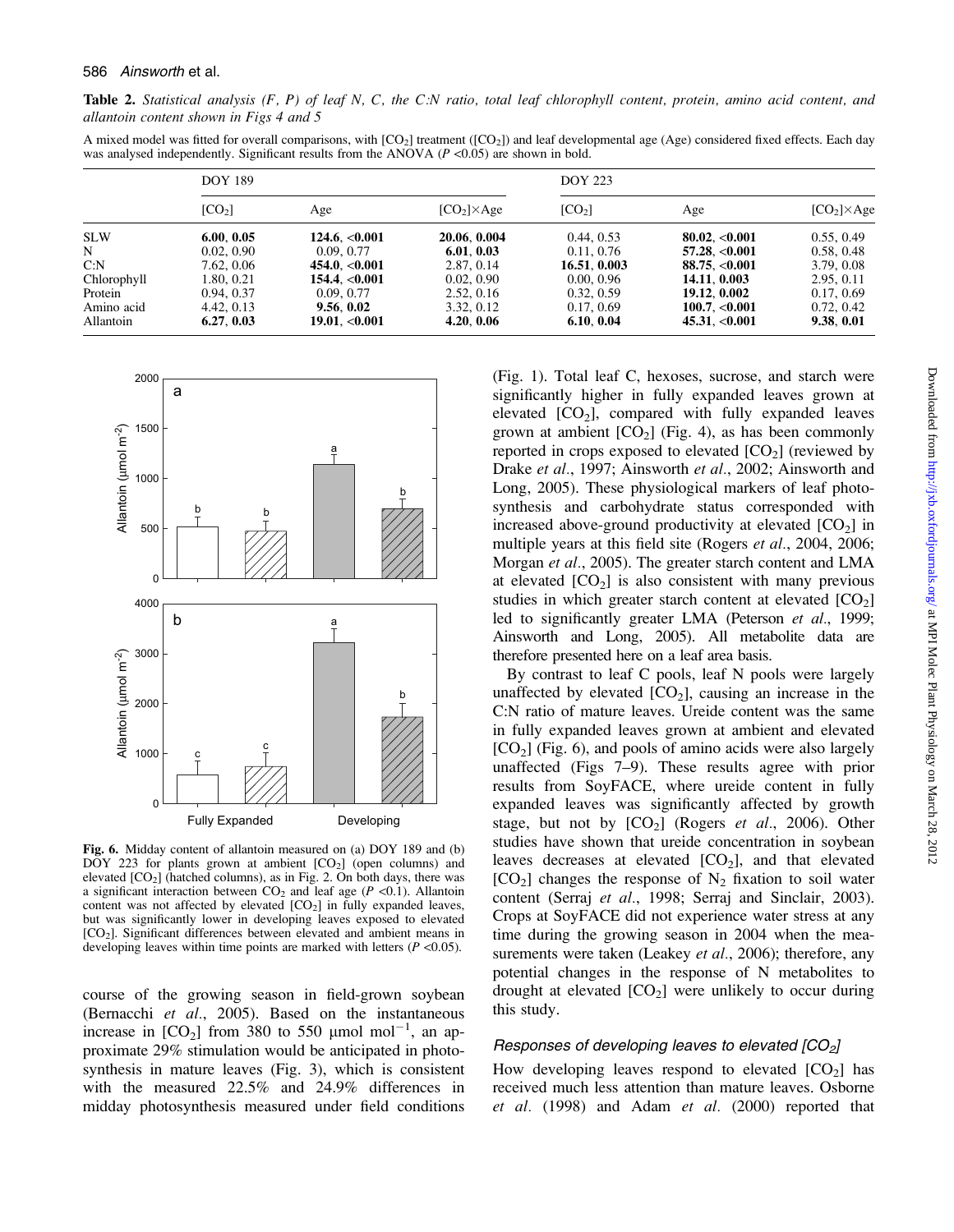| Table 3. Statistical analysis (F, P) of amino acid content measured on DOY 223 |  |  |  |  |  |  |  |  |  |  |
|--------------------------------------------------------------------------------|--|--|--|--|--|--|--|--|--|--|
|--------------------------------------------------------------------------------|--|--|--|--|--|--|--|--|--|--|

| A mixed model was fitted to repeated measures in time for overall comparisons, with $[CO_2]$ treatment $([CO_2])$ and leaf developmental age (Age) |  |
|----------------------------------------------------------------------------------------------------------------------------------------------------|--|
| considered fixed effects, and time a repeated measure. Significant results $(P \le 0.05)$ from the ANOVA are shown in bold.                        |  |

|         | [CO <sub>2</sub> ] | Age               | $[CO2] \times Age$ | Time                   | $[CO2] \times Time$ | $[CO2] \times Age \times Time$ |
|---------|--------------------|-------------------|--------------------|------------------------|---------------------|--------------------------------|
| Glu     | 1.34, 0.33         | 5.70, 0.02        | 0.58, 0.45         | $16.3 \, < 0.001$      | 0.39, 0.68          | 3.20, 0.03                     |
| Gln     | 0.32, 0.59         | $74.7 \, < 0.001$ | 1.75, 0.20         | 19.6. < 0.001          | 0.43, 0.66          | 1.50, 0.23                     |
| Glu:Gln | 3.08, 0.09         | $45.5 \, < 0.001$ | 3.91, 0.06         | 9.85, <0.001           | 0.18, 0.84          | 6.27, <0.001                   |
| Gly     | 1.45, 0.24         | 11.9.0.002        | 1.48, 0.23         | 13.2. < 0.001          | 0.87, 0.43          | 0.46, 0.77                     |
| Ser     | 0.49, 0.54         | 1.05, 0.31        | 0.12, 0.73         | $38.4 \cdot 0.001$     | 0.03, 0.97          | 1.14, 0.36                     |
| Gly:Ser | 3.11, 0.13         | 27.9< 0.001       | 3.0, 0.09          | 13.3. < 0.001          | 0.51, 0.61          | 3.38, 0.02                     |
| Asn     | 2.60, 0.21         | 8.13. 0.008       | 0.92, 0.35         | 15.5, <0.001           | 0.54, 0.59          | 3.74.0.01                      |
| Asp     | 1.08, 0.34         | 48.1, <0.001      | 0.01, 0.94         | 11.5, <0.001           | 0.11, 0.90          | 3.67, 0.002                    |
| Ala     | 0.78, 0.58         | 6.45, 0.02        | 1.87, 0.18         | 17.2, <sub>0.001</sub> | 0.26, 0.77          | 3.87, 0.01                     |

acclimation of photosynthetic capacity in wheat occurred in older, shaded leaves, but not young, photosynthetically mature flag leaves. An increase in diurnal photosynthesis could not be detected at elevated  $[CO<sub>2</sub>]$  in developing soybean leaves (Figs 1, 2); however, developing leaves had significantly higher intercellular  $[CO<sub>2</sub>]$  compared with fully expanded leaves (Fig. 1e, f). From the  $A/c<sub>i</sub>$  response curve, an 18.6% increase in light-saturated photosynthesis would be anticipated in developing leaves (Fig. 3) at  $25^{\circ}$ C. In fact, on DOY 189, midday photosynthesis was c. 20% higher at elevated  $[CO_2]$ , but this was outside of the range of statistical detection in the gas exchange measurements. On DOY 223, photosynthesis was not higher in developing leaves at any time during the day (Fig. 1). Developing leaves had low levels of chlorophyll compared with fully expanded leaves, but there was no  $[CO<sub>2</sub>]$ effect on chlorophyll content (Fig. 4g, h). There was a striking decrease in stomatal conductance in young leaves grown at elevated  $[CO<sub>2</sub>]$  (Fig. 1c, d), which may be a mechanism by which developing leaves prioritize water for expansion over transpiration. Ureides are delivered to the leaf in the transpiration stream and the reduced stomatal conductance at elevated  $[CO<sub>2</sub>]$  may explain the decreased ureide content. However, it is felt that this is unlikely because stomatal conductance was markedly higher in fully expanded leaves where ureide levels were low and also where there was no effect of the reduced stomatal conductance on ureide content. Developing leaves had unique metabolite contents, including low levels of carbohydrate and high levels of ureides and amino acids, namely Glu, Gln, and Asn. These three amino acids were previously identified as markers of young leaves in quaking aspen (Jeong *et al.*, 2004). The low LMA of developing leaves versus mature leaves means that these markers of juvenile status reflect an even greater change in ureide and amino acid concentration per unit dry mass with developmental stage. Elevated  $[CO<sub>2</sub>]$ decreased ureide content (Fig. 6), transiently increased amino acid content (Fig. 4k), and had no obvious effect on leaf carbohydrates (Fig. 4). Without an increase in

carbohydrate content at elevated  $[CO<sub>2</sub>]$ , there was no change in LMA of developing leaves.

# Implications for whole plant C and N status at elevated  $[CO<sub>2</sub>]$

When averaged across leaf ages and three time points, the Gly:Ser ratio was 15% lower in plants grown under elevated  $[CO<sub>2</sub>]$ . A decreased Gly:Ser ratio is frequently seen in elevated  $[CO_2]$  (Stitt and Krapp, 1999; Matt *et al.*, 2001; Rogers et al., 2006). Novitskaya et al. (2002) demonstrated that with increased photorespiratory flux, C flooded into glycolate, leading to Gly accumulation and an increase in the Gly:Ser ratio. Novitskaya et al. (2002) also reported a negative correlation between Asp and photorespiration. The present data also show a higher Asp level in the fully expanded leaves grown at elevated  $[CO<sub>2</sub>]$ ; both observations, along with higher intercellular  $[CO<sub>2</sub>]$ , provide strong evidence that there was a decrease in photorespiratory flux in soybeans growing at elevated  $[CO<sub>2</sub>]$ . Calculation of C export by mass balance (Rogers *et al.*, 2004) provides a crude estimate of C available to developing sink tissue. Consistent with decreased photorespiration and increased photosynthesis, there was 15–29% more carbon exported from fully expanded source leaves at elevated  $[CO_2]$  than at ambient  $[CO_2]$ . The adjacent developing trifoliate leaves are likely to be strong proximal sinks for this additional photosynthate (Farrar and Williams, 1991; Farrar, 1996), particularly during vegetative growth (DOY 189), but also during the reproductive phase (DOY 223) in this indeterminate cultivar. Fixed N requires C skeletons for assimilation and further biosynthesis (Todd et al., 2006). Therefore, imported C could be used to fuel biosynthesis in the developing leaves, possibly explaining why ureide levels were lower in developing leaves grown at elevated  $[CO_2]$  compared with those grown at current  $[CO<sub>2</sub>]$ . Further experiments would be needed to determine if more C were in fact exported from fully expanded leaves to developing leaves under elevated  $[CO<sub>2</sub>]$ .

Another possibility is that long-distance signals related to higher carbohydrate status in elevated  $[CO<sub>2</sub>]$  drive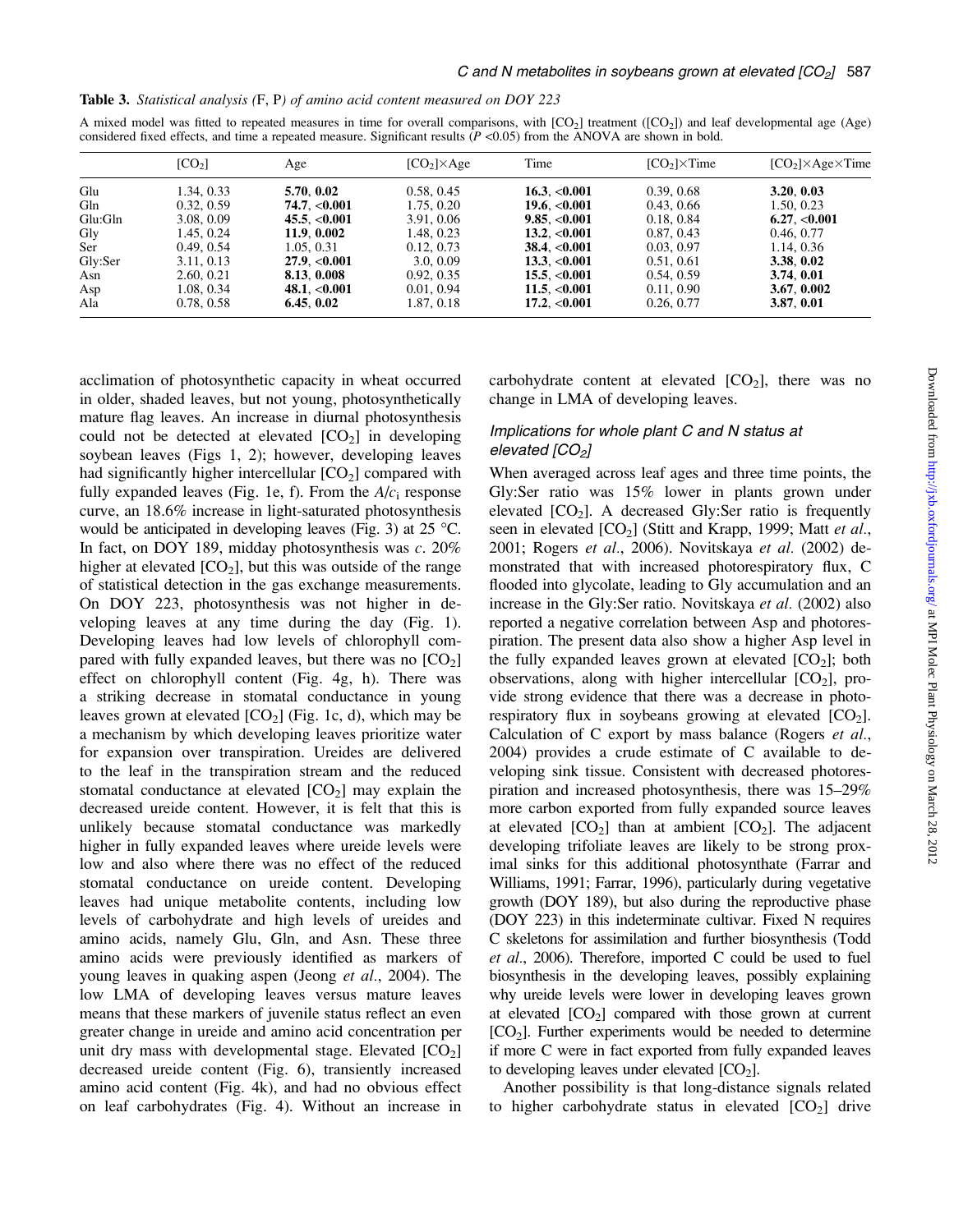



Fig. 7. Diurnal measurements of glutamate (a), glutamine (b), and the ratio of glutamate to glutamine [Glu:Gln (c)] measured on 11 August 2004. Symbols and error bars are as described for Fig. 1.

increased growth in developing leaves; however, if growth were increased, it was not apparent by measurements of leaf area index. Long-distance signalling from mature to developing leaves is one mechanism by which stomatal development responds to elevated  $[CO<sub>2</sub>]$  (Lake *et al.*, 2002), so it is possible that a similar signal stimulates growth. Sims et al. (1998) provided further evidence for the role of long-distance signals. They found that the photosynthetic capacity of a soybean leaf depended on the

Fig. 8. Diurnal measurements of glycine (a), serine (b), and the Gly:Ser ratio (c) measured on 11 August 2004. Symbols and error bars are as described for Fig. 1.

 $[CO<sub>2</sub>]$  surrounding the plant, not the  $[CO<sub>2</sub>]$  surrounding the leaf. Controlled experiments where a mature leaf is maintained at one  $[CO_2]$  and a developing leaf at a different  $[CO<sub>2</sub>]$  would be needed to investigate further how growth is altered by long-distance signalling.

What do the changes in C and N metabolites suggest for the C and N balance of the soybean plants? N content of the soybeans was significantly higher during the early reproductive phase compared with the vegetative phase in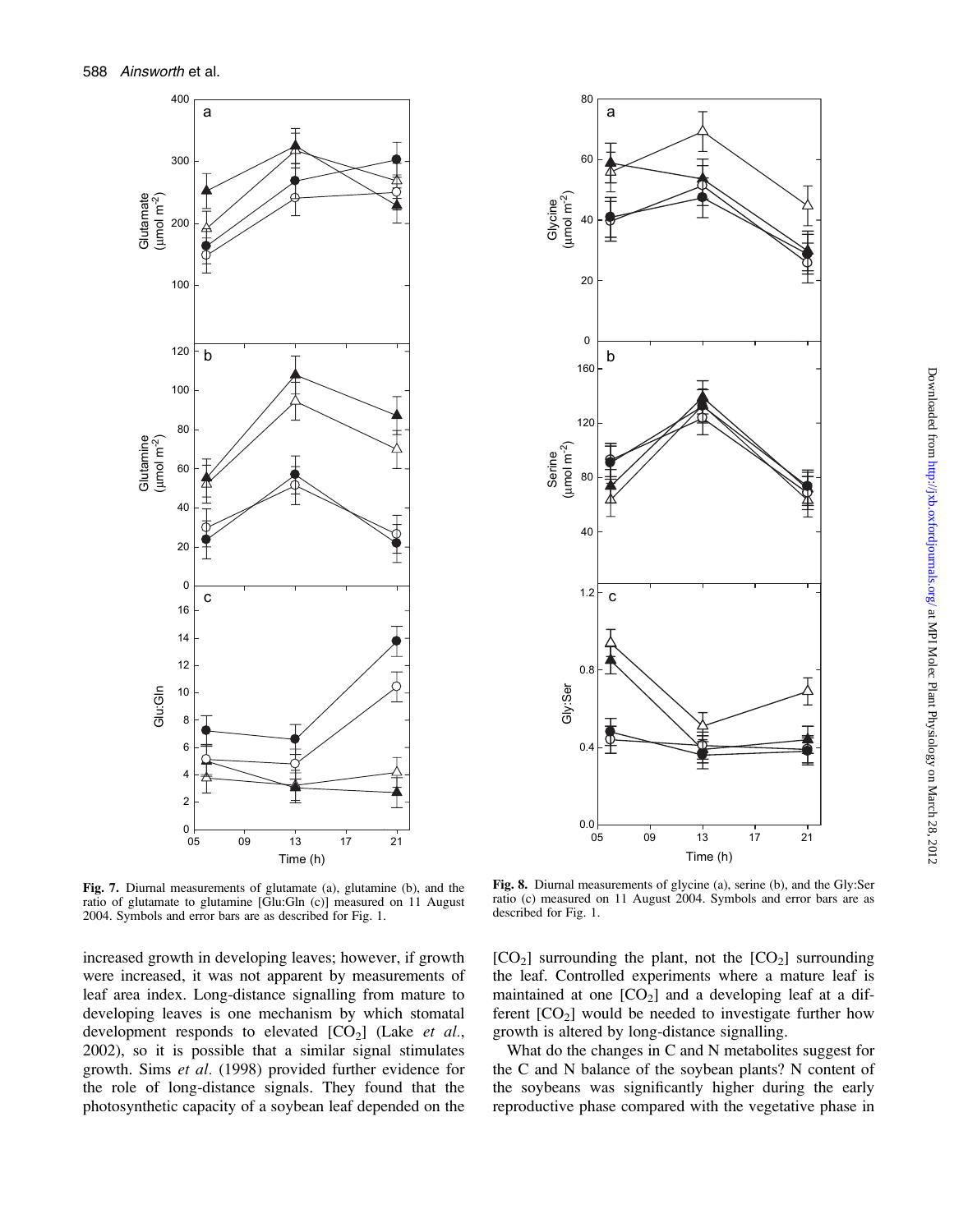

Fig. 9. Diurnal measurements of asparagine (a), aspartate (b), and alanine (c) measured on 11 August 2004. Symbols and error bars are as described for Fig. 1.

both ambient and elevated  $[CO_2]$  (Fig. 4). Maximum N content of many crops is reached at the early reproductive phase and, with further development, available N is depleted and nodules senesce in annual legumes (Peoples and Gifford, 1997). Ureide content in young leaves harvested during early reproductive growth was nearly double that in young leaves harvested during vegetative growth (Fig. 5), consistent with the well-characterized changes in N fixation known to occur during crop development (Ritchie et al., 1997). Since there was no evidence of a reduction in N content, and soybean above-ground biomass was 32% and 24% greater in elevated  $[CO<sub>2</sub>]$  at the approximate times when the sampling for the present study was made (K McConnaughay, personal communication), it suggests that N fixation per plant increased proportionally (Rogers et al., 2006), i.e. elevated  $[CO<sub>2</sub>]$  increased C available for  $N_2$  fixation and/or enabled plants at elevated  $[CO<sub>2</sub>]$  to take advantage of fixed N pools by making more C skeletons available for N assimilation (Rogers et al., 2006). Interestingly, despite the increase in above-ground biomass at elevated  $[CO_2]$ , leaf area index was not increased. Adapting soybeans to allocate resources towards increased leaf area may be an important strategy to improve plant performance in future environmental conditions.

## Acknowledgements

We thank Steve Long, Orla Dermody, Kelly McConnaughay, Tim Mies, Joe Castro, Kelly Gillespie, Maja Christ, Katie Ciccodicola, and Regina Feil. EAA was supported by an Alexander von Humboldt post-doctoral research fellowship. MS acknowledges support from the Max Planck Society and from the European Commission (Integrated Project 'Grain legumes'). AR and LEH were supported by the US Department of Energy Office of Science contract No. DE-AC02-98CH10886 to Brookhaven National Laboratory and a Science Undergraduate Laboratory Internship to LEH. SoyFACE was supported by the Illinois Council for Food and Agricultural Research, Archer Daniels Midland Company, the US Department of Agricultural, and the Illinois Agricultural Experiment Station.

# **References**

- Adam NR, Wall GW, Kimball BA, et al. 2000. Acclimation response of spring wheat in a free-air  $CO<sub>2</sub>$  enrichment (FACE) atmosphere with variable soil nitrogen regimes. 1. Leaf position and phenology determine acclimation response. Photosynthesis Research 66, 65–77.
- Ainsworth EA, Davey PA, Bernacchi CJ, et al. 2002. A metaanalysis of elevated  $[CO_2]$  effects on soybean (Glycine max) physiology, growth and yield. Global Change Biology 8, 695–709.
- Ainsworth EA, Long SP. 2005. What have we learned from 15 years of free air  $CO<sub>2</sub>$  enrichment (FACE)? A meta-analytic review of the responses of photosynthesis, canopy properties and plant production to rising  $CO<sub>2</sub>$ . New Phytologist 165, 351–372.
- Bantan-Polak T, Kassai M, Grant KB. 2001. A comparison of fluorescamine and naphthalene-2,3-dicarboxaldehyde fluorogenic reagents for microplate-based detection of amino acids. Analytical Biochemistry 297, 128-136.
- Bernacchi CJ, Leakey ADB, Heady LE, et al. 2006. Hourly and seasonal variation in photosynthesis and stomatal conductance of soybean grown at future  $CO<sub>2</sub>$  and ozone concentrations for 3 years under fully open-air field conditions. Plant, Cell and Environment 29, 2077–2090.
- Bernacchi CJ, Morgan PB, Ort DR, Long SP. 2005. The growth of soybean under free air  $[CO_2]$  enrichment (FACE) stimulates photosynthesis while decreasing in vivo Rubisco capacity. Planta 220, 434–446.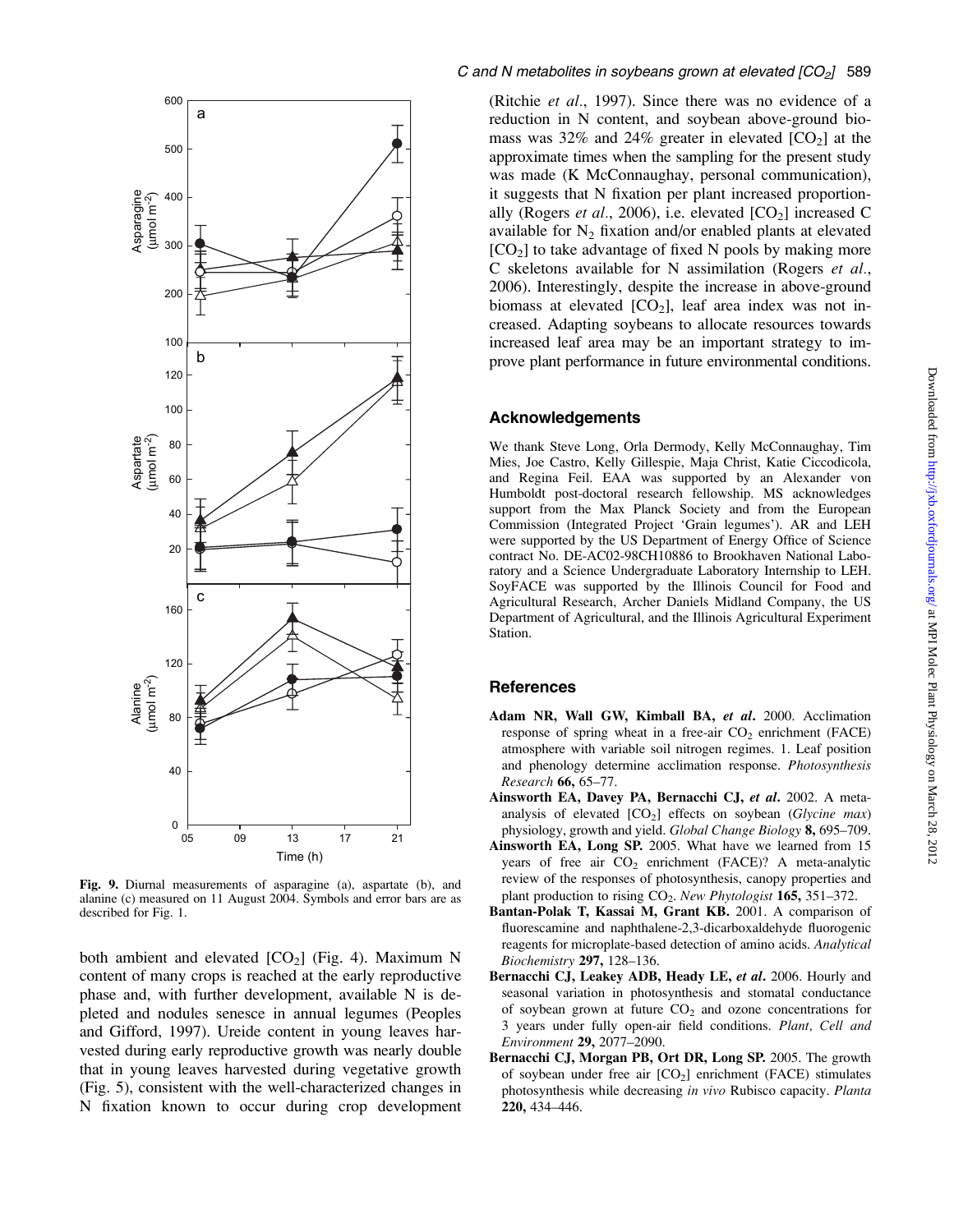- Drake BG, GonzalezMeler MA, Long SP. 1997. More efficient plants: a consequence of rising atmospheric  $CO<sub>2</sub>$ ? Annual Review of Plant Physiology and Plant Molecular Biology 48, 609–639.
- Ellsworth DS, Reich PB, Naumberg ES, Koch GW, Kubiske ME, Smith SD. 2004. Photosynthesis, carboxylation and leaf nitrogen responses of 16 species to elevated  $pCO<sub>2</sub>$  across four free-air  $CO<sub>2</sub>$  enrichment experiments in forest, grassland and desert. Global Change Biology 10, 2121-2138.
- Farquhar GD, von Caemmerer S, Berry JA. 1980. A biochemical model of photosynthetic  $CO<sub>2</sub>$  fixation in  $C<sub>3</sub>$  species. Planta 149, 178–190.
- Farrar JF. 1996. Sinks: integral parts of a whole plant. Journal of Experimental Botany 47, 1273–1279.
- Farrar JF, Williams ML. 1991. The effects of increased atmospheric carbon dioxide and temperature on carbon partitioning, source–sink relations and respiration. Plant, Cell and Environment 14, 819–830.
- Foyer CH, Noctor G. 2002. Photosynthetic nitrogen assimilation: inter-pathway control and signaling. In: Foyer CH, Noctor G, eds. Photosynthetic nitrogen assimilation and associated carbon and respiratory metabolism. The Netherlands: Kluwer Academic Publishers, 1–22.
- Foyer CH, Parry M, Noctor G. 2003. Markers and signals associated with nitrogen assimilation in higher plants. Journal of Experimental Botany 54, 585–593.
- Geigenberger P, Lerchl J, Stitt M, Sonnewald U. 1996. Phloemspecific expression of pyrophosphatase inhibits long-distance transport of carbohydrates and amino acids in tobacco plants. Plant, Cell and Environment 19, 43-55.
- Geiger M, Walch-Liu P, Engels C, Harnecker J, Schulze ED, Ludewig F, Sonnewald U, Scheible WR, Stitt M. 1998. Enhanced carbon dioxide leads to a modified diurnal rhythm of nitrate reductase activity in older plants, and a large stimulation of nitrate reductase activity and higher levels of amino acids in young tobacco plants. Plant, Cell and Environment 21, 253-268.
- Hungate BA, Dukes JS, Shaw MR, Luo Y, Field CB. 2003. Nitrogen and climate change. Science 320, 1512–1513.
- Jeong ML, Jiang HY, Chen HS, Tsai CJ, Harding SA. 2004. Metabolic profiling of the sink-to-source transition in developing leaves of quaking aspen. Plant Physiology 136, 3364–3375.
- Jones MGK, Outlaw WH, Lowry OH. 1977. Enzymic assay of  $10^{-7}$  to  $10^{-14}$  moles of sucrose in plant tissues. *Plant Physiology* 60, 379–383.
- Kruse J, Hetzger I, Hansch RH, Mendel RR, Rennenberg H. 2003. Elevated  $pCO<sub>2</sub>$  affects C and N metabolism in wild type and transgenic tobacco exhibiting altered C/N balance in metabolite analysis. Plant Biology 5, 540–549.
- Lake JA, Woodward FI, Quick WP. 2002. Long-distance  $CO<sub>2</sub>$ signalling in plants. Journal of Experimental Botany 53, 183–193.
- Leakey ADB, Bernacchi CJ, Dohleman FG, Ort DR, Long SP. 2004. Will photosynthesis of maize (Zea mays) in the US Corn Belt increase in future  $[CO_2]$  rich atmospheres? An analysis of diurnal courses of  $CO<sub>2</sub>$  uptake under free-air concentration enrichment (FACE). Global Change Biology 10, 951-962.
- Leakey ADB, Uribelarrea M, Ainsworth EA, Naidu SL, Rogers A, Ort DR, Long SP. 2006. Photosynthesis, productivity and yield of Zea mays are not affected by open-air elevation of  $CO<sub>2</sub>$  concentration in the absence of drought. Plant Physiology 140, 779–790.
- Long SP, Ainsworth EA, Rogers A, Ort DR. 2004. Rising atmospheric carbon dioxide: plants FACE the future. Annual Review of Plant Biology 55, 591–628.
- Luo Y, Su B, Currie WS, et al. 2004. Progressive nitrogen limitation of ecosystem responses to rising atmospheric carbon dioxide. Bioscience 54, 731–739.
- Masclaux C, Valadier M-H, Brugiere N, Morot-Gaudry J-F, Hirel B. 2000. Characterization in the source/sink in tobacco (Nicotiana tabacum L.) shoots in relation to nitrogen management and leaf senescence. Planta 211, 510-518.
- Matt P, Geiger M, Walch-Liu P, Engels C, Krapp A, Stitt M. 2001. The diurnal changes of nitrogen metabolism in leaves of nitrate-replete tobacco are driven by an imbalance between nitrate reductase activity and the rate of nitrate uptake and ammonium and glutamine metabolism during the first part of the light period. Plant, Cell and Environment 24, 177-190.
- Miglietta F, Peressotti A, Vaccari FP, Zaldei A, de Angelis P, Scarascia-Mugnozza G. 2001. Free-air  $CO<sub>2</sub>$  enrichment (FACE) of a poplar plantation: the POPFACE fumigation system. New Phytologist 150, 465–476.
- Morgan PB, Bollero GA, Nelson RL, Dohleman FG, Long SP. 2005. Smaller than predicted increase in aboveground net primary production and yield of field-grown soybean under fully open-air  $[CO_2]$  elevation. Global Change Biology 11, 1856–1865.
- Nielsen TH, Stitt M. 2001. Tobacco transformants with strongly decreased expression of pyrophosphate:fructose-6-phosphate expression in the base of their sink leaves contain much higher levels of fructose-2,6-bisphosphate but exhibit no major changes in fluxes. Planta 214, 106–116.
- Novitskaya L, Trevanion SJ, Driscoll S, Foyer CH, Noctor G. 2002. How does photorespiration modulate leaf amino acid contents? A dual approach through modelling and metabolite analysis. Plant, Cell and Environment 25, 821–835.
- Oren R, Ellsworth DS, Johnsen KH, et al. 2001. Soil fertility limits carbon sequestration by forest ecosystems in a  $CO<sub>2</sub>$ enriched atmosphere. Nature 411, 469-472.
- Ort DR, Ainsworth EA, Aldea M, et al. 2006. SoyFACE: the effects and interactions of elevated  $[CO_2]$  and  $[O_3]$  on soybean. In: Nösberger J, ed. Managed ecosystems and  $CO_2$ : case studies, processes and perspectives. Berlin: Springer Verlag, 71–86.
- Osborne CP, LaRoche J, Garcia RL, Kimball BA, Wall GW, Pinter PJ, LaMorte RL, Hendrey GR, Long SP. 1998. Does leaf position within a canopy affect acclimation of photosynthesis to elevated  $CO<sub>2</sub>$ ? Analysis of a wheat crop under free-air  $CO<sub>2</sub>$ enrichment. Plant Physiology 117, 1037-1045.
- Peoples MB, Gifford RM. 1997. Regulation of the transport of nitrogen and carbon in higher plants. In: Dennis DT, Turpin DH, Lefebvre DD, Layzell DB, eds. Plant metabolism. Harlow: Addison Wesley Longman, 525–538.
- Peterson AG, Ball JT, Luo Y, et al. 1999. Quantifying the response of photosynthesis to changes in leaf nitrogen content and leaf mass per area in plants grown under atmospheric  $CO<sub>2</sub>$ enrichment. Plant, Cell and Environment 22, 1109-1119.
- Prentice IC, Farquhar GD, Fasham MJR, Goulden ML, Heimann M, Jaramillo VJ, Kheshgi HS, LeQuere C, Scholes RJ, Wallace DWR. 2001. The carbon cycle and atmospheric carbon dioxide. In: Houghton JT, Ding Y, Griggs DJ, Noguer M, Van der Linder PJ, Dai X, Maskell K, Johnson CA, eds. Climate change 2001: the scientific basis. Contributions of Working Group I to the Third Assessment Report of the Intergovernmental Panel on Climate Change. Cambridge: Cambridge University Press, 183–238.
- Ritchie SW, Hanaway JJ, Thompson HE, Benson GO. 1997. How a soybean plant develops. Special Report No. 53, Iowa State University, Ames, IA.
- Rogers A, Ainsworth EA. 2006. The response of foliar carbohydrates to elevated carbon dioxide concentration. In: Nösberger J, ed. Managed ecosystems and  $CO<sub>2</sub>$ : case studies, processes and perspectives. Berlin: Springer Verlag, 293–308.